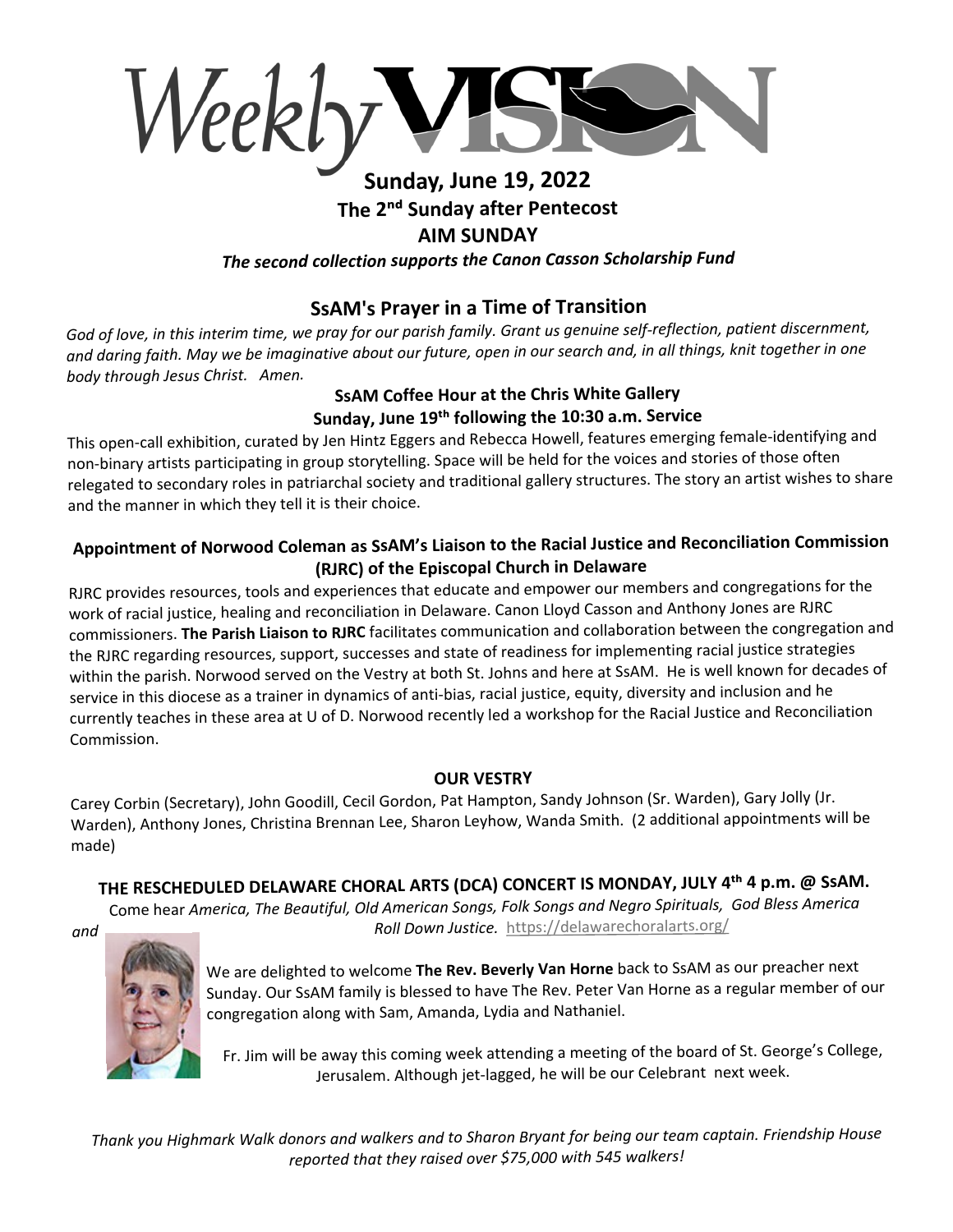#### **The Episcopal Church of Saints Andrew and Matthew**

719 North Shipley Street | Wilmington, Delaware 19801 (302) 656.6628 www.ssam.org The Rev. James Bimbi, Interim Rector (fr.jimbimbi@gmail.com) The Rev. Canon Lloyd S. Casson, Rector Emeritus (lscasson@gmail.com) **THE VESTRY** Sandy Johnson - Sr. Warden, Gary Jolly - Jr. Warden Carey Corbin- Secretary & Clerk, Scott Serota- Treasurer John Goodill, Pat Hampton, Anthony Jones,

Sharon Leyhow, Mary Morgan, Danny Schweers, Peggy Shane, Wanda Smith

#### **CHURCH OFFICE HOURS: Monday-Thursday 9-4:30; Friday 9-1**

**PLEASE PRAY FOR THE SICK AND THOSE IN NEED OF YOUR DAILY PRAYERS** Additions are in **bold**; SsAM Parish Members are in the 1st group of names.

*O Jesus, our Lord, in Your loving-kindness make Your face to shine upon those who suffer through chronic pain, distress in spirit or in life, and refresh all who give them care.* (Christina Brennan Lee)

Adele Meredith, Al Brock, Alice Sawyer, Ana & Orlen Washington, Anne Gibson, Berta Hamilton, Carmen Brown, Carmen Williams, Carol Shackleton, Charles Bungy, Christof Dorsey, Dan and Mary Lou Edgar, **Dana Robertson**, Debra Mitchell, Dwight Hamilton, Eudel Drain, Joan Janerette, Keziah Soto, Kevin Holt, Les Roberts, Sr., Lu Soukup, Marge McElwee, **Marlon Rochester**, Mary Meese Swain, Moni Edgar, Orlen Washington II, Rick Harvey, Ron Jackson, Rosie Castelli, Sandy Holt, Sherlee Love-Saunders, Silas Harrison, Ted Teemer, and Tina Betz.

Alison Edwards, Beth Napier, Billy Christopher, Blake Emery, **Brian Wells**, Carl Golden, Jr., Christopher Schim, Crystal Baynard-Norman, Diana Carter, Gary Rauso, Glendora Daye & family, Howard Estilow, Janet Meadows, Jim Morgan, John and Claudia Hopkins, Karen Ross Grant, Keisha Covington & family, Linda Wiedmann, Marcus Williams, **Marlene**, Peggy McGill, Peter C, Randi Morgan, Renee Saunders, Sarah Kirk, Sophia Boylan, Virgil Brown Jr. & Family. The Evans Family.

#### **PLEASE PRAY FOR SsAM MEMBERS AND FRIENDS IN THE ARMED FORCES on ACTIVE DUTY**

Major Shannon Brennan Entrekin, Petty Officer Yancey Barnes, Sgt. Martin Emory Delaware National Guard Unit 1049, ESN Alexander Scott Gibson, Sgt. Charles Sport, USMC Cpt. Tanisha Hanson, Staff Sergeant Augustin Daniel Detres, LTJG Eric Joseph Polk, PFC Calec Perez Cruz, AT2 Grimes-Foster, U.S. Navy, Sgt. Aunte' K. Gordy and Mercedes Marshall, U.S. Navy. The Evans Family.

#### **We pray for Ukraine**

God of all creation, we hold the people of Ukraine in our hearts. Protect them from danger, and give them courage, strength, and wisdom to meet the challenges of this moment. May they not despair in their fight for freedom and dignity. Amen.

**Additional COVID home tests are available free of charge: https://www.covid.gov/tests**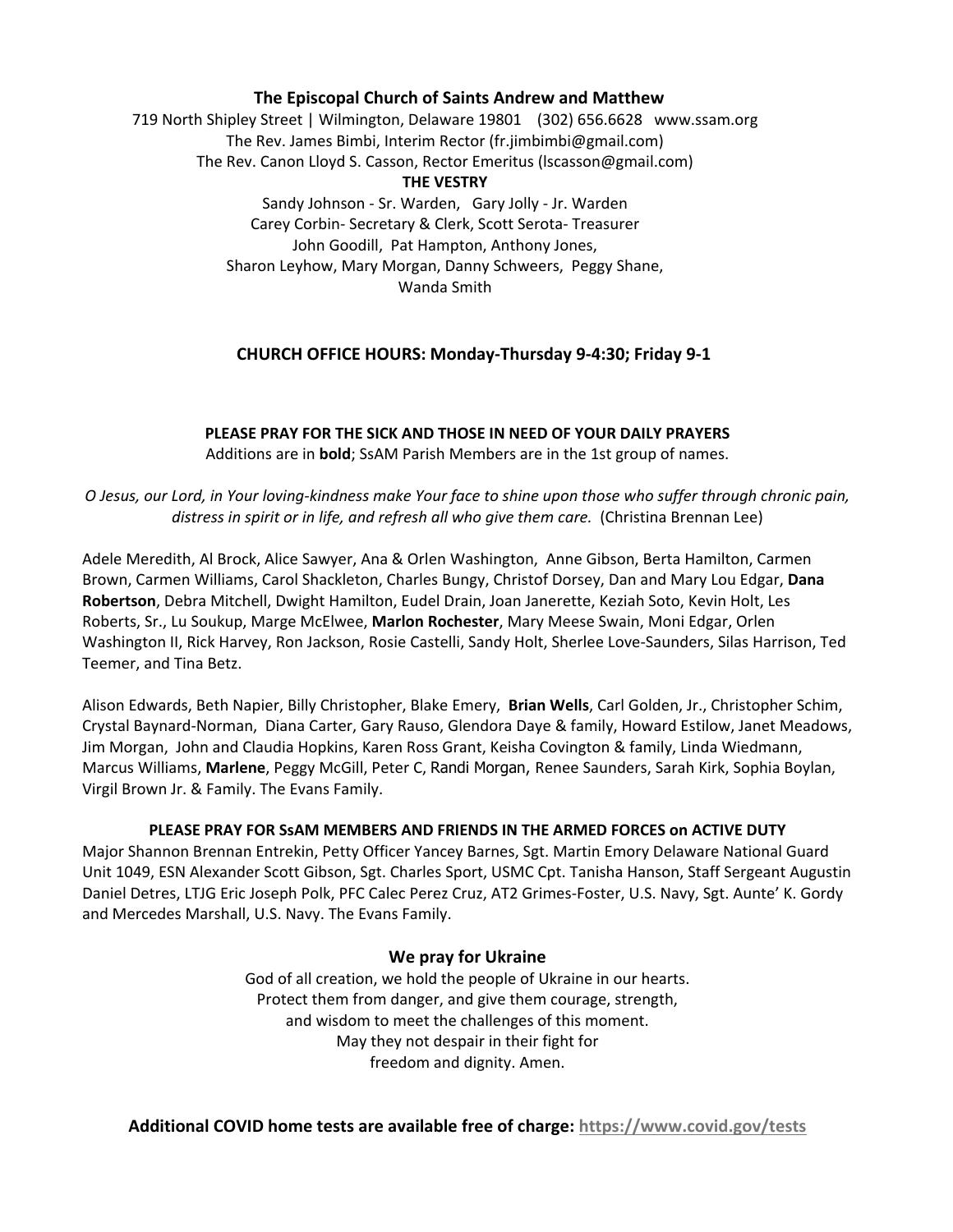

SSAM Parish & Community News



Juneteenth (short for "June Nineteenth") marks the day when federal troops arrived in Galveston, Texas in 1865 to take control of the state and ensure that all enslaved people be freed. The troops' arrival came a full two and a half years after the signing of the Emancipation Proclamation. Juneteenth honors the end to slavery in the United States and is considered the longest-running African American holiday. On June 17, 2021, it officially became a federal holiday. It is also known as Freedom Day, Jubilee Day, Liberation Day, and Emancipation Day.

#### **WALK FOR JUSTICE AND PEACE - FRIDAY, JULY 1�� beginning at SsAM at 5:30 p.m.**

We begin at SsAM at 5:30 and have a prayer together and then have a silent march to Rodney Square. After prayers together we return to SsAM. Please consider doing this with us. We need you! You may wish to wear orange in support of gun reform. Thanks to the 50+ participants in our first walk on June 3rd.



### **"FEED THE HUNGRY" 2022**

#### **Honor Peggy Shane's Memory by donating to Claymont Community Center Food Closet**

3301 Green Street, Claymont, DE 19703 **https://claymontcenter.org/food-closet/** Claymont Food Closet provides groceries to Delawareans in need with priority given to people living in the following zip codes: 19703, 19803, 19809, and 19810.

FEED THE HUNGRY IN 2022 by bringing donations to SsAM on Sunday or during the week, when you can drop them at the church office OR donate food or money to your favorite food program. We would love to hear from all of you who donate outside what you bring to SsAM. Please let the church office know or email atj1132020@gmail.com.